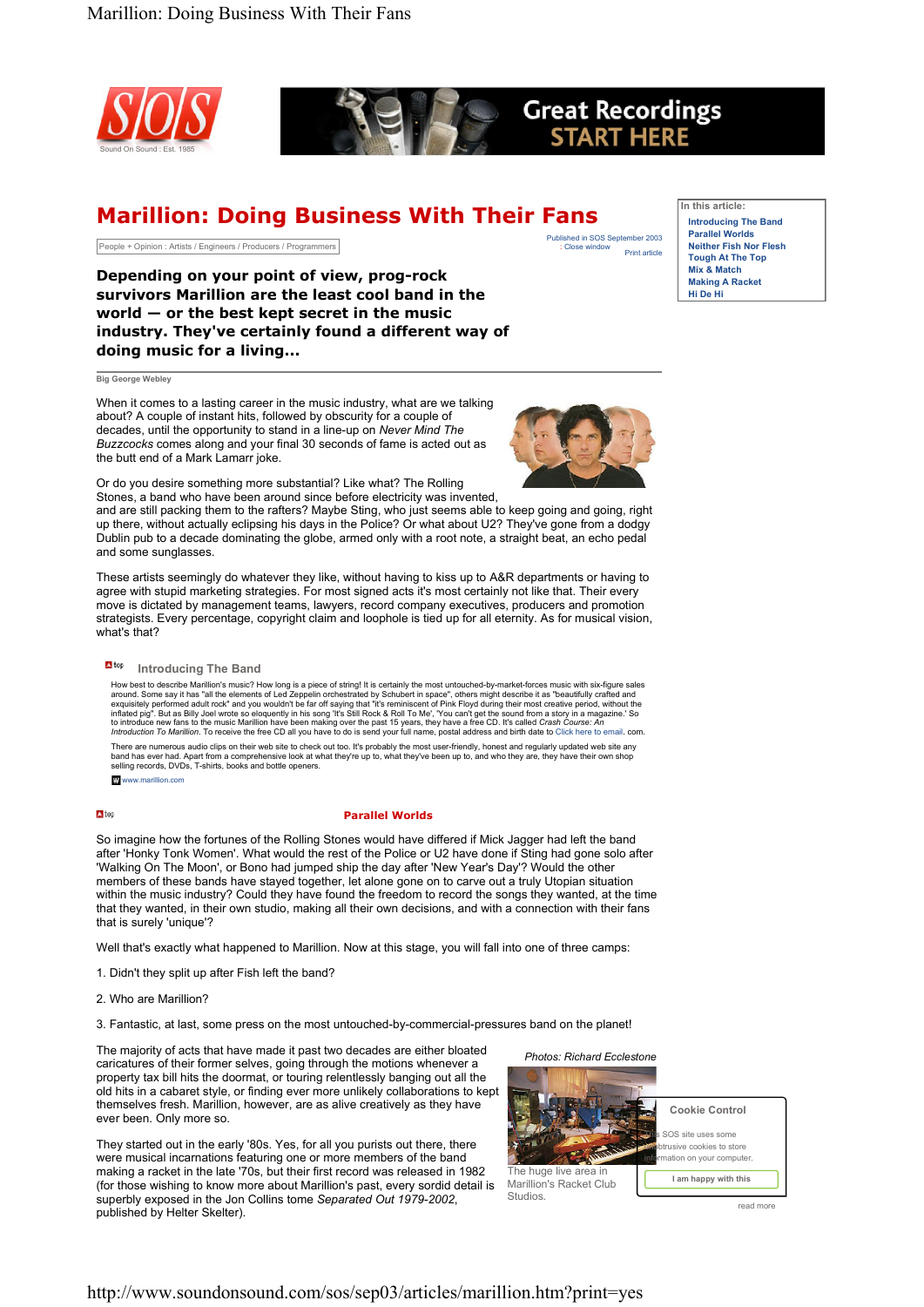The secret of their early success was, as it always should be, a lot of practice to hone their musical skills, single-minded determination and unquestioning belief in their destiny, against all the odds. Keyboard player Mark Kelly says "I had no doubt we were going to become famous. All my memories of those early times were of [*original lead singer*] Fish on the phone badgering promoters for gigs and general plans for world domination." So successful were they at hustling that they sold out what was then the Hammersmith Odeon before they'd released their first album.

They saw promotion as being crucial to their development, so much so that apart from their own concentrated efforts, they employed publicity agent Keith Goodwin before getting signed to a label common practice nowadays, but as unlikely at the beginning of the '80s as a local band playing live on Radio One in prime-time. Yet it was on Tommy Vance's *Friday Rock Show* that they got their first national break, shortly before EMI signed them up for a five-album deal. The good side of the deal was that they retained artistic control; the bad side was a poor royalty rate and the total loss of ownership of all their work for ever and ever. But who cares? They had a deal with a major label and top-line studios and big-shot producers awaited!

Despite the fact they were totally out of step with the British music scene at the time, their first couple of albums sold moderately well and the follow-up live album not only consolidated their position, but increased their unitshifting potential. But it wasn't until their third studio album *Misplaced Childhood* that they exploded, thanks to the power of a hit single. 'Kayleigh' became their golden egg, raising albums sales more than 10 times stimulating a rush on their back catalogue and hastening the end of part one for the band.



The control room at Racket Club Studios.

The reasons for Fish leaving Marillion are well documented, but in short it was the old chestnut of musical differences — which, in reality, meant he no longer saw himself as 20 percent of a band.

### $\Delta$ tor

 $\Delta$ tor

## Neither Fish Nor Flesh

The job of replacing one of the most recognisable singers in rock was a task and a half. For the direct approach, they put an ad in the classifieds of *Melody Maker*: "Singer wanted by Marillion, send tape to...". From gravel-voiced rock wailers to people who dressed up like the album sleeves, every conceivable type of vocalist applied; but as it turned out, it was an industry insider who solved their dilemma. Darryl Way from Curved Air knew the singer/keyboard player from the Europeans, who had just split. The singer's next venture, a typical two-poofs-and-a-synthesizer band, hadn't worked out, which, coupled with becoming a father, had led him to consider packing it all in to become a milkman, which was a steady job at the time.

Of course, getting a milk round isn't the easiest thing to do, especially around Christmas time (when the tips can be tremendous) and at the same time as Marillion were courting him, there was an offer of an American tour with The The as keyboard player. What should he do: try another dairy, learn 18 songs on the keyboards and have a pressure-free trip around the better hotels of America, or step into a very large pair of shoes?

He decided that honesty was the best policy and told them he didn't think joining Marillion would be right for either party. But it niggled him for a while, and the band were sure he was the right man for the job. So with Darryl Way again acting as the go-between, they got together. They took themselves off to one of those middle-of-nowhere type places for a few weeks to see



Kebab Vans One and Two, home of the Marillion business empire.

whether the chemistry was right. The band weren't looking for a Fish-a-like singer, and they knew they weren't going to get one.

Musically, it was all they dreamed it could be, but the band liking the direction their new singer was leading them was one thing. How would the fans take it? After a low-key, unannounced gig in a pub, their first real performance was in front of the Dutch fan club secretary and a bunch of hardcore fans. They loved him, and he fell in love with them and all they and the band stood for. He brought a new poetry to the band, a deeper commitment, a sense of loyalty and a contemporary approach to their music. His name was Steve Hogarth, aka H.

At this point in history (1988), the contract with EMI still had a couple of albums to go (plus as many compilations as you can package, but we'll come to them in a moment). Both Marillion as a unit with their new singer, and their old singer Fish, relaunching himself as a solo act, were now two pieces of EMI property. Another way of seeing this was hedging bets, but it did mean there was an album to be delivered by the band, namely the highly acclaimed and massive-selling *Season's End*.

### Tough At The Top

Having a hardcore fan base is a guarantee of healthy first-week sales, but it also means the promotion machine of a label can go to sleep. Why bother promoting a Marillion album or tour, when all you need to do is put a free ad in the fanzine? Immediately there are hundreds of thousands of sales and every tour date is sold out. No need to place adverts in the likes of *Mojo*, *Q,* and the *NME*, or get teams of fly-poster monkeys to blitz every city and town in the country.

The problem with this policy of saving money (which comes out of the record company's cut) is that you only reach the dedicated fans and don't stimulate any new ones. When the EMI deal ran out, despite shifting over 10 million albums, Marillion were in debt — and no, they hadn't blown it on private jets and worldwide housing portfolios. They decided to make future albums themselves and licence them through Castle, which seemed a good idea at the time as they would get a much bigger cut of the profits. After a couple of albums and a different set of frustrations, however, the band decided to take care of business themselves. Quite literally, they manage themselves, with each individual member taking care read more read more

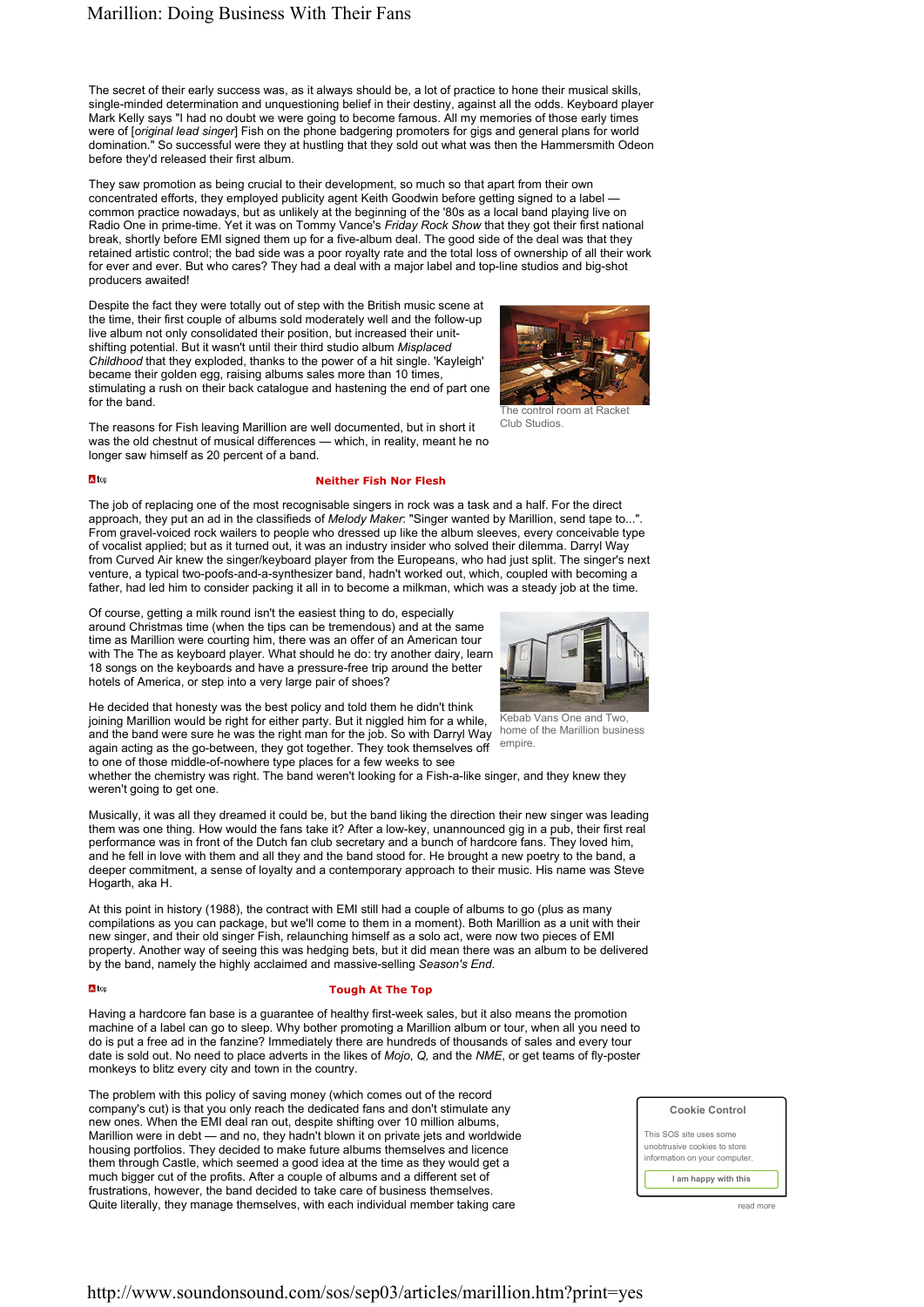of a specific area of business: web site, accounts, and so on. They also have an outlet for any musical differences they might have in the guise of solo projects, which are released through their label Racket Records.

At around the same time the band took control of their destiny, EMI were looking to release a best of Marillion. Enter Lucy Jordache, a fan from the very beginning. The first single she ever bought was the band's debut 'Market Square Heroes'. although she admits it was mainly to annoy her brother who hated it. She may have been a schoolgirl Duran Duran fan, but Marillion where always her favourites. On leaving school she got a job with Saatchi & Saatchi in their marketing department and spent the next eight years climbing the ladder to success. Only trouble was, it wasn't what she wanted to do, so she took a lowerpaid job at EMI in back catalogue.



Marillion's fan-turnedmanager Lucy Jordache.

When she heard the idea of doing a double album called the *Best Of Both Worlds*, one from the Fish era and the other with the line-up that has been tight for the past decade and a half, she insisted on being involved. *Best Of*s usually see all the hits crammed onto a CD with a single-sheet fold-over sleeve containing a one-sided potted history. Lucy got onto Steve Hogarth and the guys about doing sleeve notes, saying that she'd got Fish to do them for the songs he'd written, whilst at the same time spinning Fish the same story. The upshot was a beautifully packaged, lovingly compiled and essential-to-the-fans best-of, featuring genuinely interesting song-by-song notes by the band. The upshot was that it sold way above expectations.

with Peter Mew, spent six hours editing together a version that didn't actually band since 1983. It also spurred on the remastering of all their original albums, which cleared their debt to EMI. Now we all know that major record companies have a tendency to do as little as possible to earn as much money as they can for themselves, particularly when it comes to reissues. But Lucy was determined that the Marillion catalogue would offer more than than just running a dodgy copy of the master tapes through a compressor. She went on a pilgrimage to find demos, alternative mixes and writing tapes for bonus tracks. One of them was the title track for the album *Afraid Of Sunlight*. The version she dug up featured Steve Hogarth alone in the studio late one night actually composing the song on the piano, going over different bits again and again for about 20 minutes. She took the tape into Abbey Road and,



Engineer and producer Dave Meegan has worked with the

exist, but was the birth of the song. It blew the band away so much they gave her a credit. She also was able to ensure that all the reissues were accompanied by beautifully compiled and illustrated 24-page sleeve-note booklets. This level of dedication did not go unnoticed by the band and they offered her a full-time job. Although it meant a massive drop in pay, not for the first time, she accepted and a new ear in the music industry was born.

# **N**<sup>tor</sup> Mix & Match

Part of Marillion's new deal for fans involves letting them get their hands dirty, by choosing set lists and even joining the band on stage. Taking this one step further, they're now inviting anyone to have a go at remixing a song from their most recent studio album, *Anoraknophobia.* For the modest<br>fee of £10 or £60 for all nine, they will send you compiled tracks as WAV stereo mix of the vocals with fairy dust sprinkled over, and dry versions of the individual vocal tracks for you to immerse in your own brand of reverb.<br>As far as they're concerned, the more radical you get the better.

An album of the best remixes will be released and the lucky dozen or so remixers will receive £500 (and more importantly, the opportunity to have their own artistically pure, full-blown reworking heard by the world). Of course, if you're just a fan who has no interest in looping, cutting, splicing,<br>and track mashing, but would simply like to play along with the band

#### A<sub>top</sub>

## Making A Racket

Their offices are lovingly described as Kebab Van One and Kebab Van Two (which in truth are a pair a substantial Portacabins, one for boys, one for girls), and sit opposite the heart of Racket Records, the band's studio and their comprehensive merchandising warehouse. Situated on a trading estate in Buckinghamshire, the Marillion operation is a model of 21st century efficiency. Inside the unit is a fully functioning state-of-the-art studio which is decorated to the taste and comfort of the band. The hub of the system is a 32-input Pro Tools HD system, with Emagic's *Logic* as a front end, "as it's more musical and instant". Using an Apple G4, they are able to record all their rehearsals, jams, and live gigs in great detail. It gives them the flexibility to cut and paste any performance or section, either as a band or an individual solo or ad lib, and use it wherever they want.

After more than two decades suffering the injustice of record advances and the loss of ownership of their work, in perpetuity (that's one of those terms that lawyers use in order to buy a new Porsche every year, it means 'forever') Marillion came up with a revolutionary concept. They asked their fans to buy their next record in advance. For £16, a fan would receive a deluxe copy of the CD with an additional bonus CD, *and* their name printed in the sleeve notes. Tens of thousands agreed, paid up front and left Marillion in the enviable position of having a massive advance to record the album they wanted, with guaranteed sales and no A&R/promotions executives demanding a more Noel Gallagher sound on the guitar.



Marillion's second convention at Butlins in Minehead saw over 2000 fans from all over the world converge for a weekend of band-related fun.

The result, *Anoraknophobia*, was produced by Dave Meegan, whose relationship with the band goes back as far as 1983 when Meegan was the

tape-op on Marillion's second album *Fugazi*, with Nick Tauber producing. Meegan didn't start his producing duties until eight years later, on the *Brave* album, although it's worth pointing out that between those times he had helped to engineer and mix U2's *The Joshua Tree*, been Trevor Horn's engineer and worked with the Pet Shop Boys.

Apart from his bionic ear for getting quality sounds committed to record, his job is sifting through thousands of hours of jams and writing sessions in order to focus the five individuals into a coherent direction. A read more